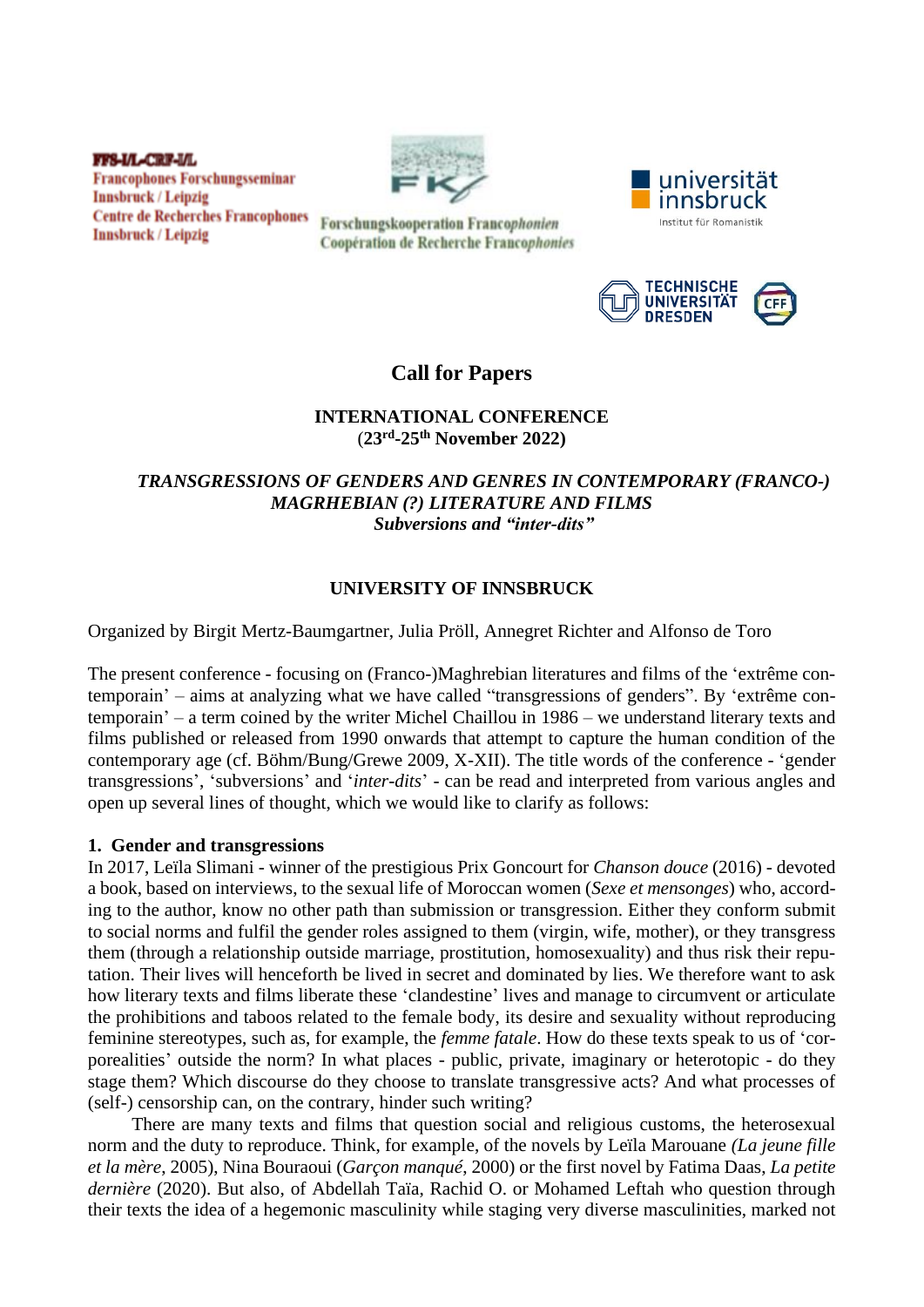only by homosexual desire, but also by age, social status or migration (Cf. Gronemann 2013 and 2017; Gafaiti/Crouzières-Igenthron 2005), three factors that not only unleash multiple mechanisms of exclusion and stigmatization, but also invite the invention of more or less subversive strategies to regain agency.

Often, such strategies lead to a questioning of the binary sexual model (male/female; heterosexual/homosexual) as Feriel Assima does in Rhoulem ou le sexe des anges (1996). In this context, it would also be interesting to ask how Western theories (e.g. J. Butler, R. W. Connell) have been received, modified, complemented and challenged in the Maghreb.

#### **2. Literary genres and aesthetics of transgression**

As the label 'Franco-Maghrebian writer', opening up, through the typographic sign of the dash, an interstitial space that resists the binary categories and paradigm of a so-called 'national' literature already suggests, the conference, while placing itself in the context indicated above, nevertheless broadens its interest beyond questions of sexual gender to also question the textual genre. Thus, the idea of 'gender transgression' can also be understood as transgression of literary genres or generic hybridity (cf. de Toro/Bonn 2009; de Toro 2009/<sup>2</sup> 2011; de Toro/Zekri/Bensmaïa/Gafaïti 2010). Let us think, for example, of Nina Bouraoui's texts situated between novel and autofiction and using a language deeply inspired by poetry. Or Fatima Daas' *La petite dernière*, a hybrid text between autobiography, novel and poetry. What functions can be attributed to such hybrids? Is it a simple 'taste for the playful' or rather a more provocative and subversive gesture targeting narrative conventions that prohibit 'writing the intimate'?

But of course, the notion of 'transgression' can ultimately refer to other aesthetic strategies of 'hybridization' employed by the authors, such as transcultural intertextuality, the use of bi- or multilingual writing or the development of a poetics of the extreme. Many contemporary Maghrebian literary texts bear transnational and transcultural traces and bear witness to a cross-border circulation of literary texts. Examples include Sophie Amrouche's play *Antigone à Alger* (2007), which refers not only to Sophocles (and the whole French tradition of Antigones), but also to Albert Camus and his work *Noces*; or revivals by writers relevant to sexual identity such as Hervé Guibert. In this context, we are particularly interested in the textual relations between the Maghreb and Latin American countries. As Vigo (2010) points out in her comparative study of Severo Sarduy and Abdelkébir Khatibi, the literatures of the two regions have two trends in common. On the one hand, a deconstruction of established categorizations and normative thought patterns incorporating a reflection on the body and somatic topographies, and on the other hand – through concepts such as the purity/impurity of the body, simulation without original and its relation to identity, tattooing, fluidity, the polysemy of gender, the plurality of bodies, the baroque – a new way of thinking about the subversion and transgression of the social codifications of the somatic as well as of the textual body. Does the study of literary relations between the countries of the 'global South' even offer a particular potential for understanding transgressions of all kinds?

#### **Bibliography**

- Böhm, Roswitha/Bung, Stephanie/Grewe, Andrea (éds): *Observatoire de l'extrême contemporain*. Tübingen: Narr, 2009.
- Cixous, Hélène/Segarra, Marta (Eds.). (2020): *Lettres de fuite. Séminaire 2001-2004.* Paris: Gallimard.
- Dialmy, Abdessamad (2010): *Critique de la masculinité au Maroc*. Rabat: Éditions Warzazi.
- Dialmy, Abdessamad (2017): *Transition sexuelle: Entre genre et islamisme*. Paris: L'Harmattan.
- Dransfeldt Christensen, Tina: "Writing the self as a narrative of resistance: L'Armée du salut by Abdellah Taïa", in: *The Journal of North African Studies* 21 (5) (2016), 857-876.
- Pujante González, Domingo (2017). Désir et sexualités non normatives au Maghreb et dans la diaspora, in: *Expressions maghrébines* 16,1. <https://dialnet.unirioja.es/ejemplar/473689> (14.04.2021)
- Gafaïti, Hafid/ Crozières-Ingenthron, Armélie (2005): *Femmes et écritures de la transgression*. Paris: L'Harmattan.